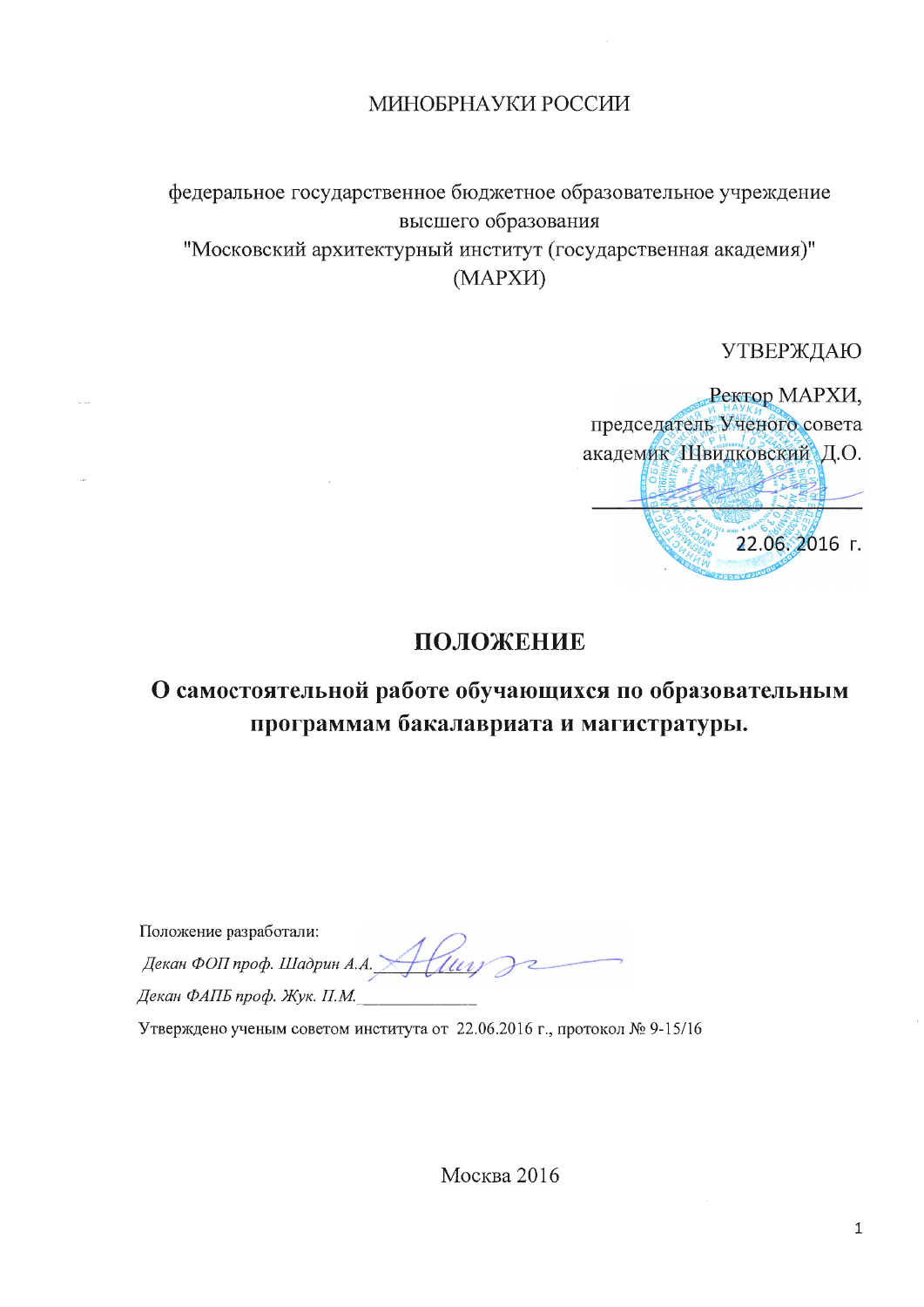### 1. Общие положения

1.1. Настоящее положение разработано соответствии  $\, {\bf B}$  $\mathbf c$ Федеральным законом от 29 декабря 2012 г. № 273-ФЗ «Об образовании в Российской Федерации» (с последующими изменениями и дополнениями); образовательном Типовым положением  $\overline{00}$ учреждении высшего образования профессионального (высшем учебном заведении), утвержденным постановлением Правительства Российской Федерации от 14 февраля 2008 г. № 71 (в редакции постановления Правительства Российской Федерации от 02 ноября 2013 г. № 988); федеральными образовательными государственными стандартами высшего профессионального образования; Уставом федерального государственного бюджетного образовательного учреждения высшего профессионального образования «Московский архитектурный институт (государственная академия) и другими нормативными локальными актами МАРХИ.

Самостоятельная работа обучающихся - планируемая учебная,  $1.2.$ учебно-исследовательская, научно-исследовательская работа, выполняемая по заданию и при методическом руководстве преподавателя, но без его непосредственного участия.

Самостоятельная работа является обязательной для каждого 1.3. обучающегося. Ее объем (в академических и астрономических часах) определяется действующими учебными планами по образовательным программам высшего образования (далее - образовательные программы), реализуемым в академии.

Целью самостоятельной работы обучающихся является освоение  $1.4.$ в полном объеме образовательной программы и достижение соответствия выпускников требованиям уровня ПОДГОТОВКИ стандартов высшего образования по направлениям подготовки (специальностям).

Самостоятельная работа направлена на формирование  $1.5.$  $\,$   $\,$   $\,$   $\,$ закрепление общекультурных, общепрофессиональных и профессиональных компетенций обучающихся.

1.6. Планируемый объем самостоятельной работы не должен выходить за рамки 54-часовой учебной недели, включающей аудиторные и внеаудиторные виды работы обучающихся.

## 2. Виды и формы самостоятельной работы

Содержание и формы самостоятельной работы обучающихся 2.1. определяются заведующим кафедрой и отражаются в рабочих программах дисциплин.

Самостоятельная работа обучающихся включает в себя:  $2.2.$ 

подготовку к работе обучающихся во взаимодействии с преподавателем (контактной работе обучающихся с преподавателем): лекциям; семинарам,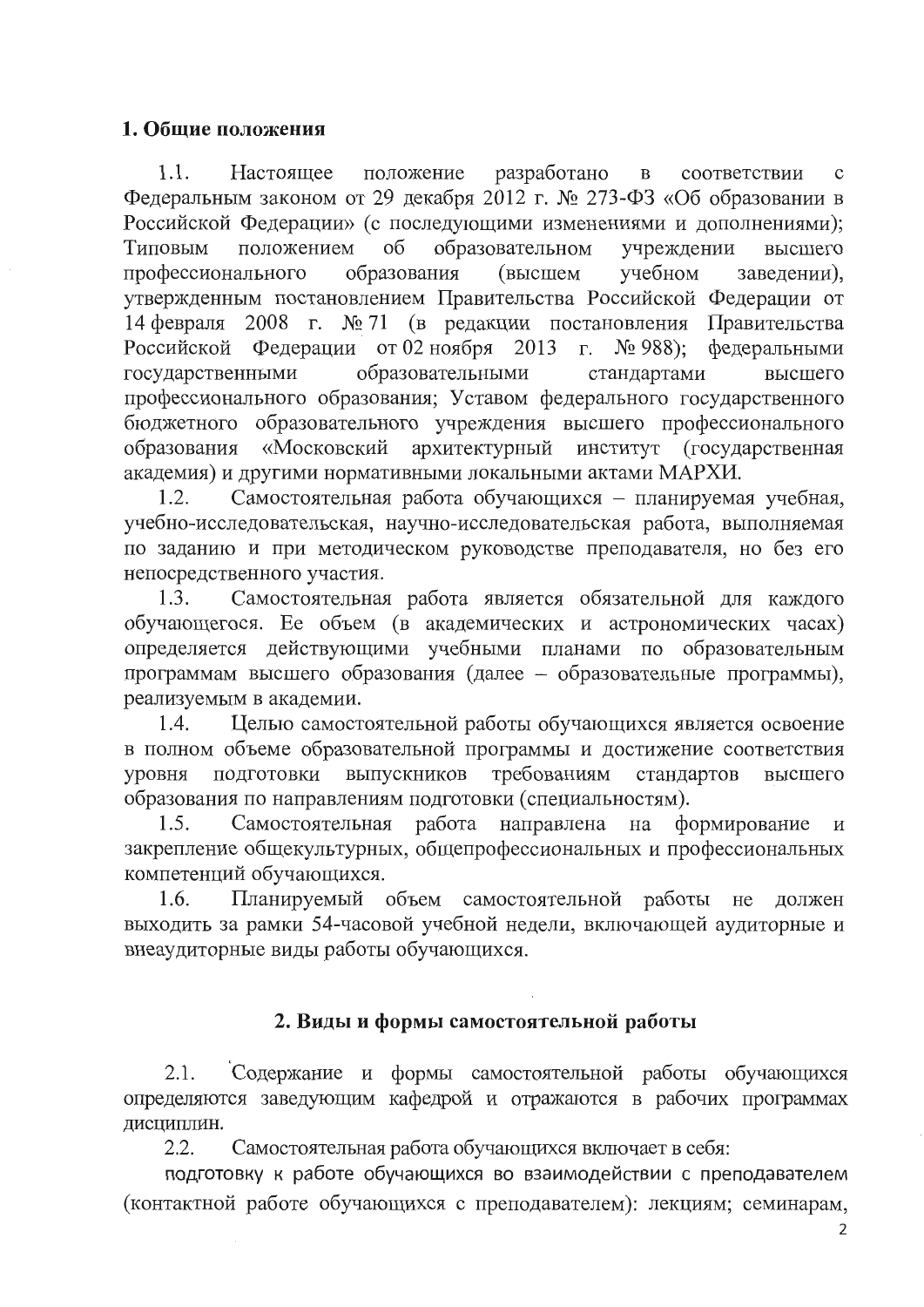практическим занятиям, практикумам, лабораторным работам, коллоквиумам и иным аналогичным занятиям;

рефератов, эссе, докладов, рецензий, проектов ПОДГОТОВКУ  $\, {\rm H}$ презентаций, подготовку к выступлениям на конференциях;

выполнение курсовых работ (курсовых проектов) по одной или нескольким дисциплинам;

подготовку к групповым и индивидуальным консультациям и иным учебным занятиям, предусматривающим индивидуальную работу преподавателя с обучающимся;

работу с рекомендованной обязательной и дополнительной литературой, работу с аудиовизуальными учебными материалами, электронными учебниками, обучающими программами;

выполнение заданий с использованием компьютера и сети Интернет дисциплине, дистанционное электронных материалов  $\Pi 0$ (освоение тестирование, работа с web- страницей преподавателя, поиск и освоение дополнительных материалов и др.);

работу в библиотеке и/или архиве;

выполнение выпускной квалификационной работы;

иные формы работы.

#### 3. Руководство самостоятельной работой обучающихся

Руководство самостоятельной работой студентов при реализации  $3.1.$ образовательной программы осуществляют преподаватели, ведущие занятия по дисциплинам, руководители практик и научно-исследовательской работы.

3.1.1. Преподаватель, ведущий занятия по дисциплине, знакомит методическими рекомендациями организации обучающихся  $\mathbf{C}$  $\Pi 0$ самостоятельной работы в рамках освоения дисциплины и в течение семестра консультирует обучающихся по отдельным вопросам, связанным с ее выполнением. Консультации могут проходить как в форме встреч с обучающихся во внеаудиторное время (в приемные часы преподавателя на кафедре), так и в удаленной форме с использованием дистанционных образовательных технологий.

3.1.2. Руководитель научно-исследовательской работы магистрантов организует самостоятельную работу обучающихся в рамках научноисследовательского семинара, контролирует выполнение индивидуального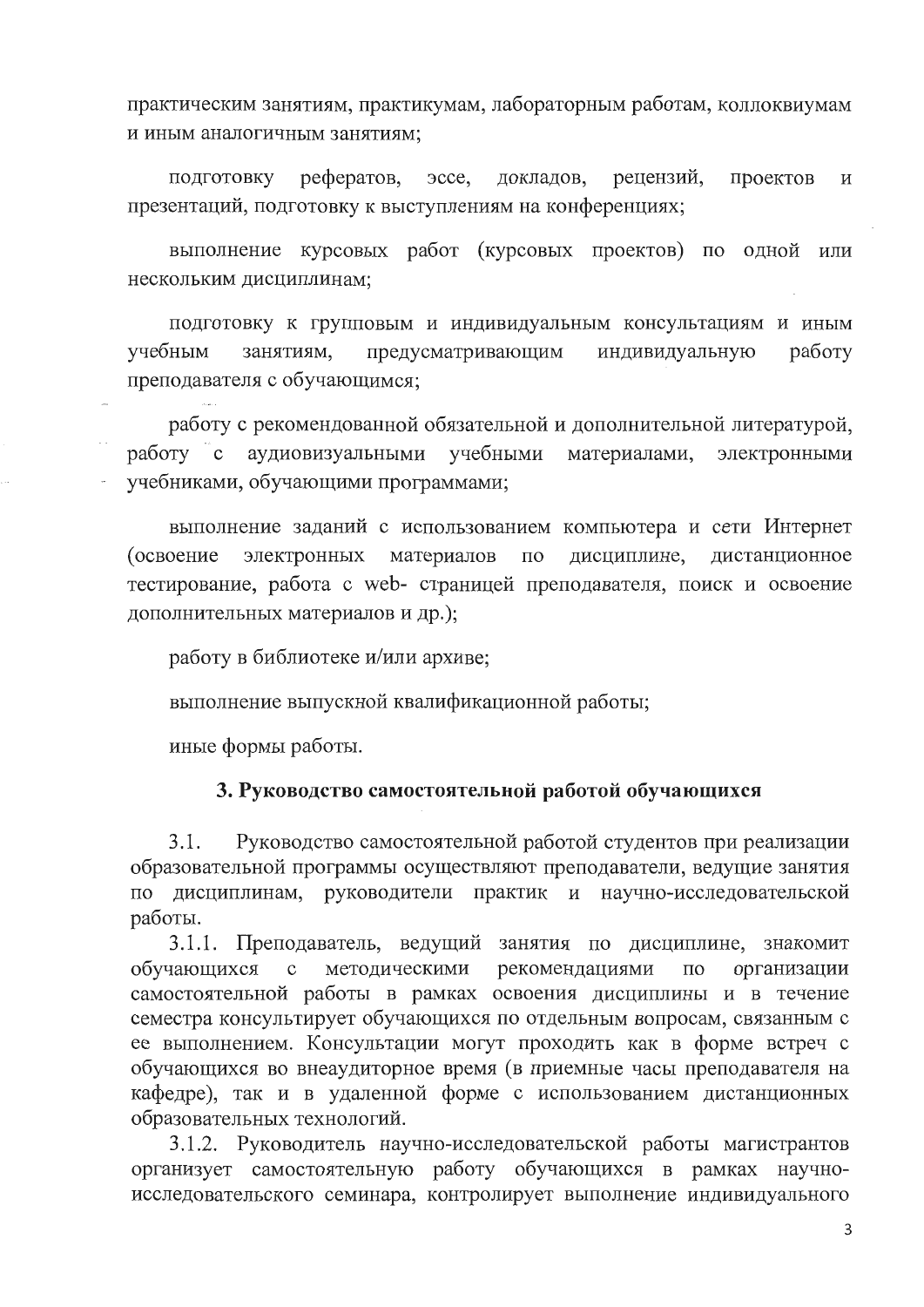учебного плана и работу магистрантов над выпускной квалификационной работой на всех этапах ее подготовки.

#### 4. Оценка и контроль

Способы, формы и критерии проверки самостоятельной работы 4.1. обучающихся по дисциплине зависят от специфики компетенций и применяемых образовательных технологий.

Результативность самостоятельной работы обучающихся во многом определяется наличием активных методов ее контроля, к которым относятся: текущий контроль, промежуточный контроль, самоконтроль, обучающегося, итоговый контроль, контроль остаточных знаний и умений.

 $4.2.$ Преподаватель организует контроль  $\mathbf H$ оценку качества выполнения самостоятельной работы обучающихся в рамках текущего контроля успеваемости. По каждой форме контроля обучающийся получает соответствующее количество баллов от максимума, предусмотренного рабочей программой дисциплины. Баллы могут суммироваться по накопительному принципу и вместе с баллами за задания, выполняемыми аудиторно, образуют результат обучающегося по текущему контролю. Кафедра устанавливает и другие формы выведения общей оценки за все виды заданий, включая задания по самостоятельной работе. При этом формы обучающегося самостоятельной работы He контроля являются взаимозаменяемыми, так как определяются проверяемыми компетенциями (компонентами компетенций).

контроль самостоятельной 4.2.1. Устный выполнения работы обучающихся осуществляется в форме опроса на лекциях, практических и семинарских занятиях, коллоквиумах, выступлений, докладов, защиты практической письменной работы (реферата) или расчетно-графической работы и др.

4.2.2. При проверке письменных работ преподаватель пишет отзыв о работе обучающихся, основываясь на критериях оценки, сформулированных в фонде оценочных средств (приложении 1 к рабочей программе дисциплины).

самостоятельной 4.2.3. Контроль работы  $\mathbf C$ использованием компьютерных технологий подразумевает проведение различных форм применение электронных систем самоконтроля, тестирования, использование средств Интернет-коммуникации (электронная почта, чат, видеоконференция и т.п.).

Преподаватель предоставляет обучающимся вопросы и задания для  $4.3.$ самоконтроля, осуществляемого обучающимися при подготовке к контрольным мероприятиям.

4.4. Оценка выполнения курсовых работ осуществляется в рамках промежуточной аттестации.